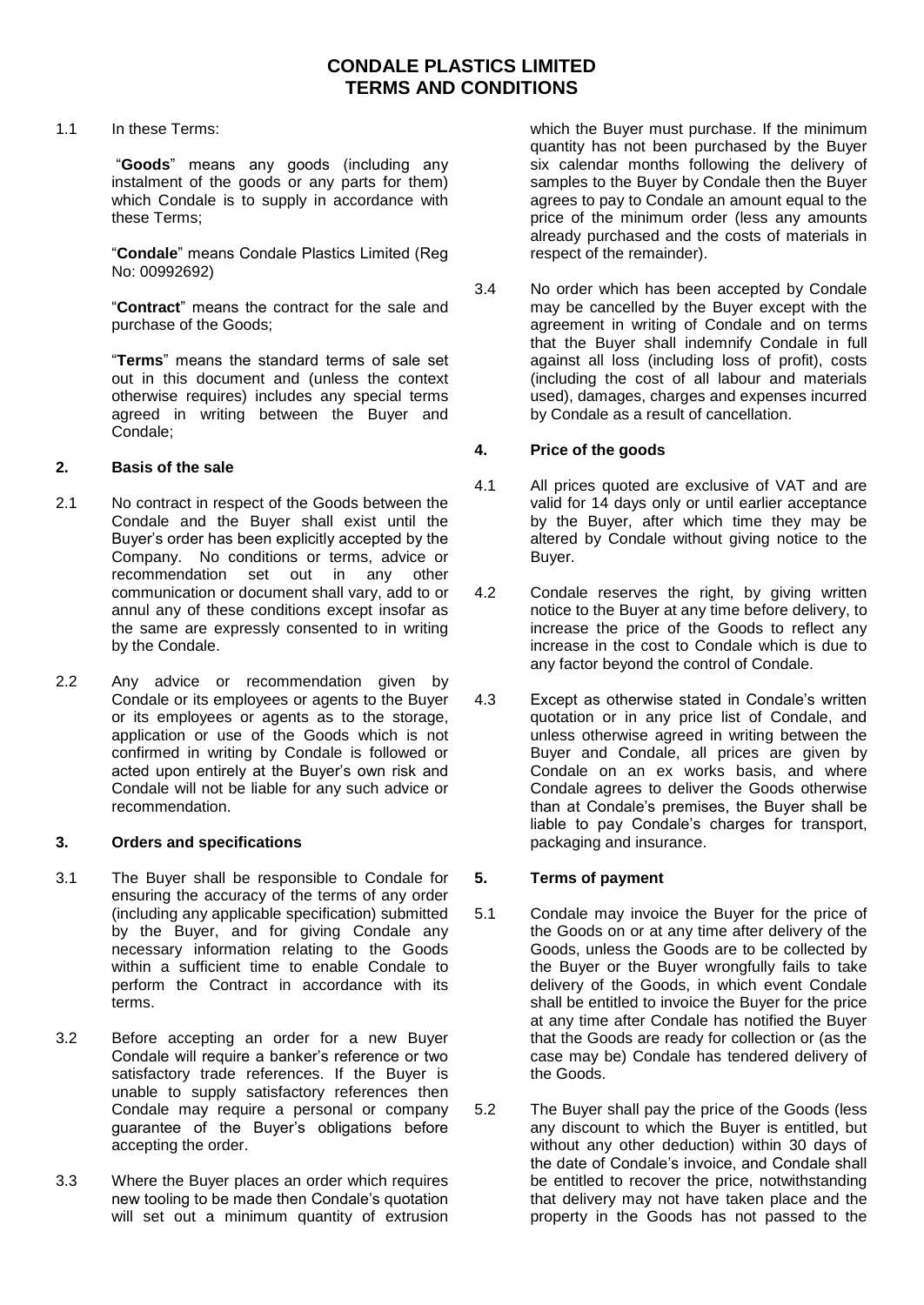Buyer. The time of payment of the price shall be of the essence of the Contract. Receipts for payment will be issued only upon request.

- 5.3 If the Buyer fails to make any payment on the due date then, without limiting any other right or remedy available to Condale, Condale may:
	- cancel the contract or suspend any further deliveries to the Buyer; and
	- appropriate any payment made by the Buyer to such of the Goods (or the goods supplied under any other contract between the Buyer and Condale) as Condale may think fit (notwithstanding any purported appropriation by the Buyer); and
	- charge the Buyer interest (both before and after any judgment) on the amount unpaid, at the rate of 8 per cent per annum above Bank of England base rate from time to time, until payment in full is made (a part of a month being treated as a full month for the purpose of calculating interest).

## **6. Delivery**

- 6.1 Delivery of the Goods shall be made by the Buyer collecting the Goods at Condale's premises at any time after Condale has notified the Buyer that the Goods are ready for collection or, if some other place for delivery is agreed by Condale, by Condale delivering the Goods to that place.
- 6.2 Any dates quoted for delivery of the Goods are approximate only and Condale shall not be liable for any delay in delivery of the Goods however caused. Time for delivery shall not be of the essence of the Contract unless previously agreed by Condale in writing. The Goods may be delivered by Condale in advance of the quoted delivery date on giving reasonable notice to the Buyer.
- 6.3 If the Buyer fails to take delivery of the Goods or fails to give Condale adequate delivery instructions at the time stated for delivery (otherwise than by reason of any cause beyond the Buyer's reasonable control or by reason of Condale's fault) then, without limiting any other right or remedy available to Condale, Condale may:
	- store the Goods until actual delivery and charge the Buyer for the reasonable costs (including insurance) of storage; or
	- sell the Goods at the best price readily obtainable and (after deducting all reasonable storage and selling expenses) account to the Buyer for the excess over the price under the Contract or charge the Buyer for any shortfall below the price under the Contract.

6.4 Where the Goods are to be delivered in instalments, each delivery shall constitute a separate contract and failure by Condale to deliver any one or more of the instalments in accordance with these Terms or any claim by the Buyer in respect of any one or more instalments shall not entitle the Buyer to treat the Contract as a whole as repudiated.

## **7. Risk and property**

- 7.1 Risk of damage to or loss of the Goods shall pass to the Buyer:
	- a) in the case of Goods to be delivered at Condale's premises, at the time when Condale notifies the Buyer that the Goods are available for collection; or
	- b) in the case of Goods to be delivered otherwise than at Condale's premises, at the time of delivery or, if the Buyer wrongfully fails to take delivery of the Goods, the time when Condale has tendered delivery of the Goods.
- 7.2 Notwithstanding delivery and the passing of risk in the Goods, or any other provision of these Terms, the property in the Goods shall not pass to the Buyer until Condale has received in cash or cleared funds payment in full of the price of the Goods and all other goods agreed to be sold by Condale to the Buyer for which payment is then due.
- 7.3 Until such time as the property in the Goods passes to the Buyer, the Buyer shall hold the Goods as Condale's fiduciary agent and bailee, and shall keep the Goods separate from those of the Buyer and third parties and properly stored, protected and insured and identified as Condale's property, but the Buyer may resell or use the Goods in the ordinary course of its business.
- 7.4 Until such time as the property in the Goods passes to the Buyer (and provided the Goods are still in existence and have not been resold), Condale may at any time require the Buyer to deliver up the Goods to Condale and, if the Buyer fails to do so forthwith, enter on any premises of the Buyer or any third party where the Goods are stored and repossess the Goods.
- 7.5 The Buyer shall not be entitled to pledge or in any way charge by way of security for any indebtedness any of the Goods which remain the property of Condale, but if the Buyer does so all moneys owing by the Buyer to Condale shall (without limiting any other right or remedy of Condale) forthwith become due and payable.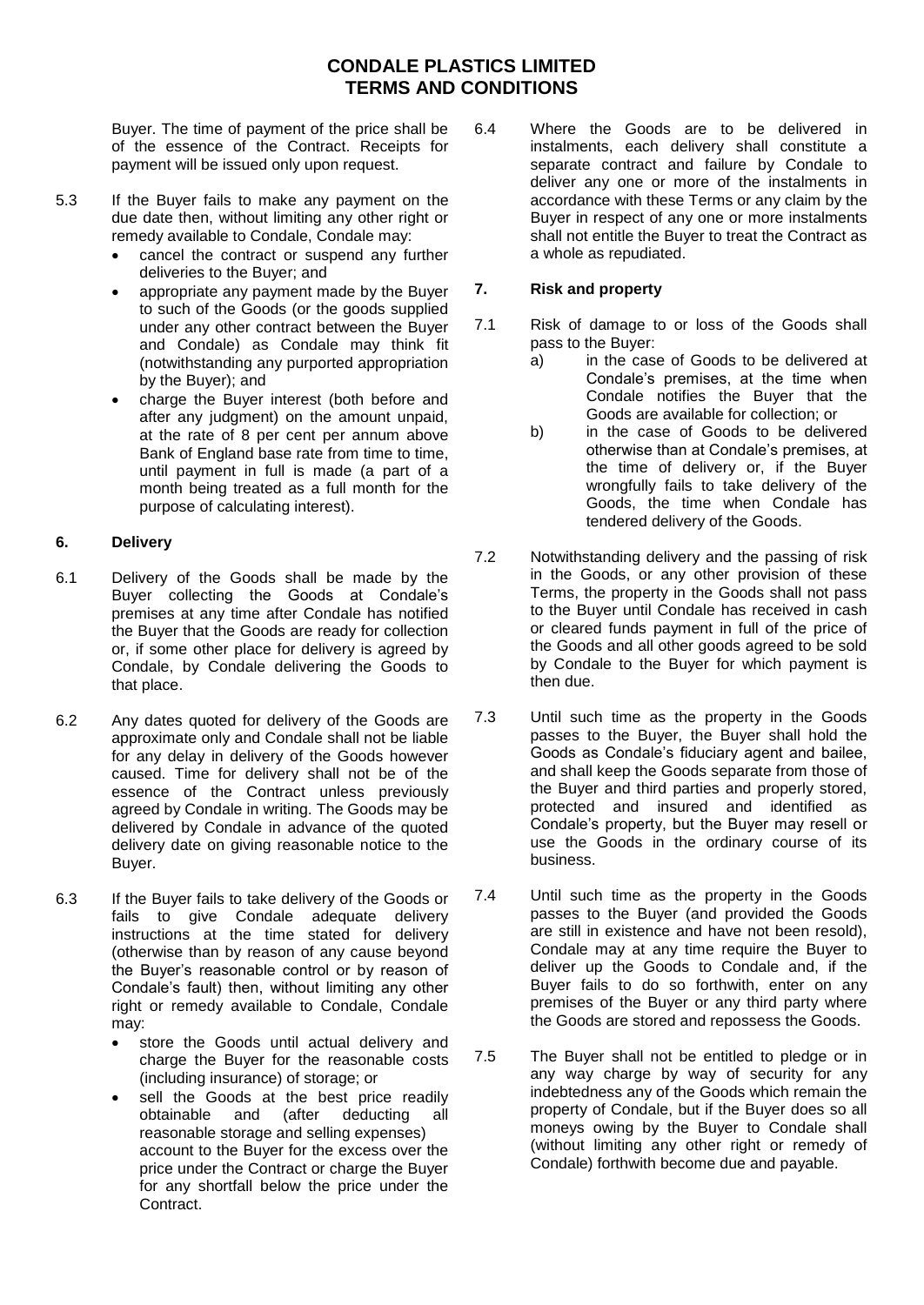### 8. **Warranties and liability**

- 8.1 Subject to the following provisions Condale warrants that the Goods will correspond with their specification at the time of delivery and will be free from defects in material and workmanship for a period of three months from delivery.
- 8.2 The above warranty is given by Condale subject to the following conditions:
	- Condale shall be under no liability in respect of any defect in the Goods arising from any drawing, design or specification supplied by the Buyer;
	- Condale shall be under no liability in respect of any defect arising from fair wear and tear, wilful damage, negligence, abnormal working conditions, failure to follow Condale's instructions (whether oral or in writing), misuse or alteration or repair of the Goods without Condale's approval;
	- Condale shall be under no liability under the above warranty (or any other warranty, condition or guarantee) if the total price for the Goods has not been paid by the due date for payment;
	- the above warranty does not extend to parts, materials or equipment not manufactured by Condale, in respect of which the Buyer shall only be entitled to the benefit of any such warranty or guarantee as is given by the manufacturer to Condale.
- **8.3 Subject as expressly provided in these Terms, and except where the Goods are sold to a person dealing as a consumer (within the meaning of the Unfair Contract Terms Act 1977), all warranties, conditions or other terms implied by statute or common law are excluded to the fullest extent permitted by law.**
- 8.4 A claim by the Buyer which is based on any defect in the quality or condition of the Goods or their failure to correspond with specification shall (whether or not delivery is refused by the Buyer) be notified to Condale within seven days from the date of delivery or (where the defect or failure was not apparent on reasonable inspection) within seven days after discovery of the defect or failure. If delivery is not refused, and the Buyer does not notify Condale accordingly, the Buyer shall not be entitled to reject the Goods and Condale shall have no liability for such defect or failure, and the Buyer shall be bound to pay the price as if the Goods had been delivered in accordance with the Contract.
- 8.5 Where a valid claim in respect of any of the Goods which is based on a defect in the quality or condition of the Goods or their failure to meet specification is notified to Condale in accordance with these Terms, Condale may replace the Goods (or the part in question) free of charge or, at Condale's sole discretion, refund to the Buyer the price of the Goods (or a proportionate part of the price), in which case Condale shall have no further liability to the Buyer.
- **8.6 Except in respect of death or personal injury caused by Condale's negligence, or liability for defective products under the Consumer Protection Act 1987, Condale shall not be liable to the Buyer by reason of any representation (unless fraudulent), or any implied warranty, condition or other term, or any duty at common law, or under the express terms of the Contract, for loss of profit or for any indirect, special or consequential loss or damage, costs, expenses or other claims for compensation whatsoever (whether caused by the negligence of Condale, its employees or agents or otherwise) which arise out of or in connection with the supply of the Goods (including any delay in supplying or any failure to supply the Goods in accordance with the Contract or at all) or their use or resale by the Buyer, and the entire liability of Condale under or in connection with the Contract shall not exceed the price of the Goods, except as expressly provided in these Terms.**
- 8.7 Condale shall not be liable to the Buyer or be deemed to be in breach of the Contract by reason of any delay in performing, or any failure to perform, any of Condale's obligations in relation to the Goods, if the delay or failure was due to any cause beyond Condale's reasonable control. Without limiting the foregoing, the following shall be regarded as causes beyond Condale's reasonable control:
	- i) Act of God, explosion, flood, tempest, fire or accident;
	- ii) war or threat of war, sabotage, insurrection, civil disturbance or requisition;
	- iii) acts, restrictions, regulations, bye-laws, prohibitions or measures of any kind on the part of any governmental, parliamentary or local authority;
	- iv) import or export regulations or embargoes:
	- v) strikes, lock-outs or other industrial actions or trade disputes (whether involving employees of Condale or of a third party);